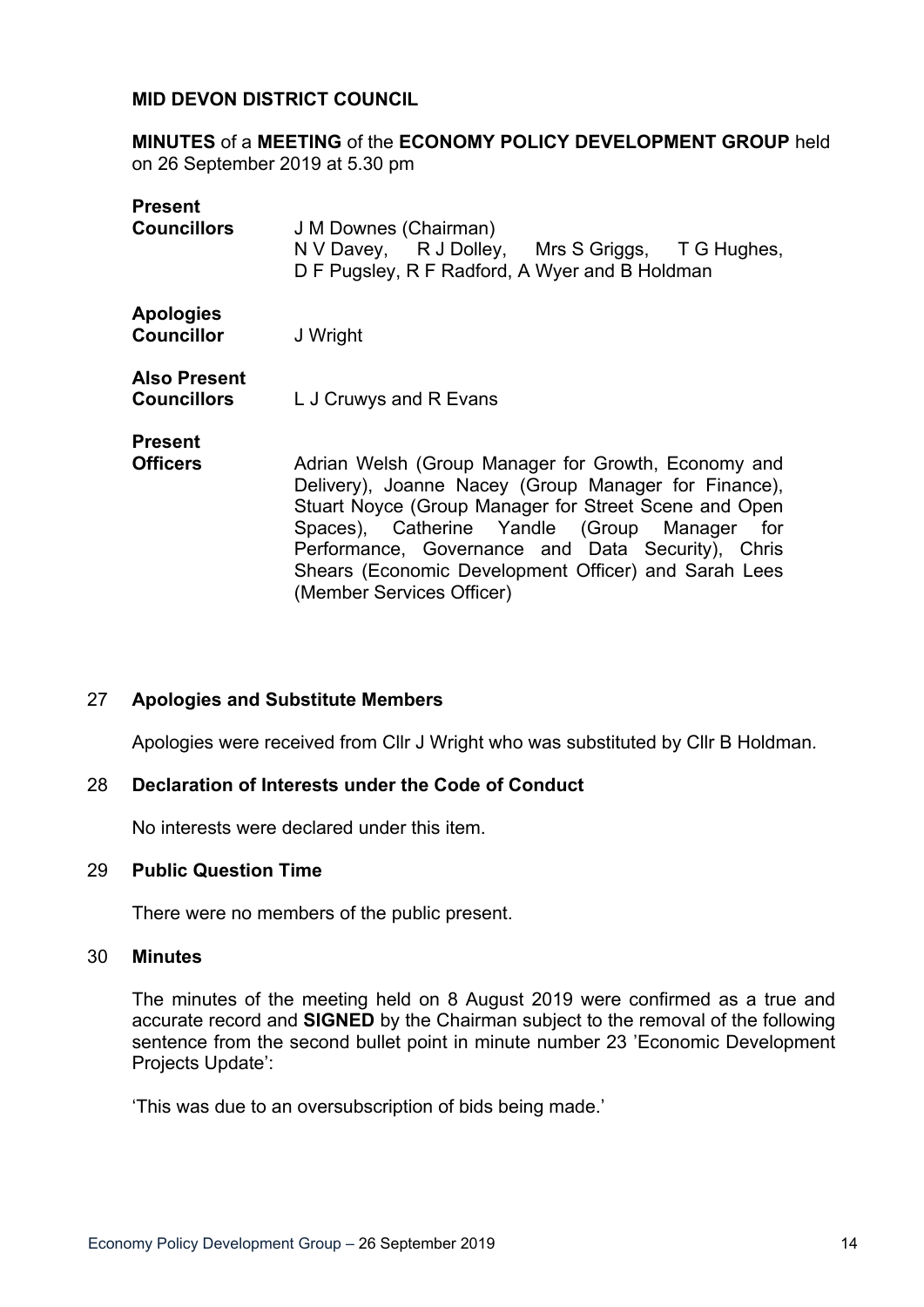## 31 **Chairman's Announcements**

The Chairman informed the Group that Matt Barrow, a Devon County Council officer from Economy, Enterprise and Skills, would be providing an update to the Scrutiny Committee on 28th October regarding Broadband provision in Mid Devon. The Economy Policy Development Group were specifically invited to attend this meeting since Broadband fell within their remit and the issue would be of particular interest.

## 32 **Performance and Risk Report (10 minutes)(00:08:50)**

The Group had before it, and **NOTED**, a report \* from the Head of Planning & Economic Regeneration providing it with an update on performance against the Corporate Plan and local service targets for 2019/20 as well as providing an update on the key business risks.

The Group Manager for Performance, Governance and Data Security outlined the contents of the report explaining that the figure showing for August 2019 in terms of the number of businesses assisted was 69 within the report, this was incorrect and should have been recorded as 114 as it needed to also include the number of new business enquiries as well.

Discussion took place regarding:

- 'An empty shop' might include more than one unit.
- Whether an approach was made to shop or business owners when they vacated a property in terms of offering them help and support? The Group Manager for Growth, Economy & Delivery explained that where they could, the team did all they could to gather information from the vacating business owner. However, it was not always possible to do so as the team may not have become aware of the vacation until after it had happened. However, they understood that one of the reasons for vacating a premises was often due to diversification or just relocation within the town to trade somewhere else which in their view presented a more beneficial proposition.
- There were many attempts being made to increase footfall figures within the town including working in partnership with others, particularly the traders themselves, holding events and development of the destination website.
- A close eye would need to be kept on the future Cabinet decision in relation to the Tiverton Masterplan and how this would affect trading activity within the town.
- Whilst Fridays were busy in the Tiverton Pannier Market and increasingly more traders and activities bare being held on the other days of the week, it was acknowledged that more needed to be done to increase footfall on these other days of the week.
- Consideration needed to be given to making the Tiverton Pannier Market warmer during the winter months especially for traders who were often in there for many hours.

The Group was informed that the National Association of British Markets had awarded the Tiverton Pannier Market 'Market Team of the Year', the Group congratulated the team.

Note: \* Report previously circulated; copy attached to the signed minutes.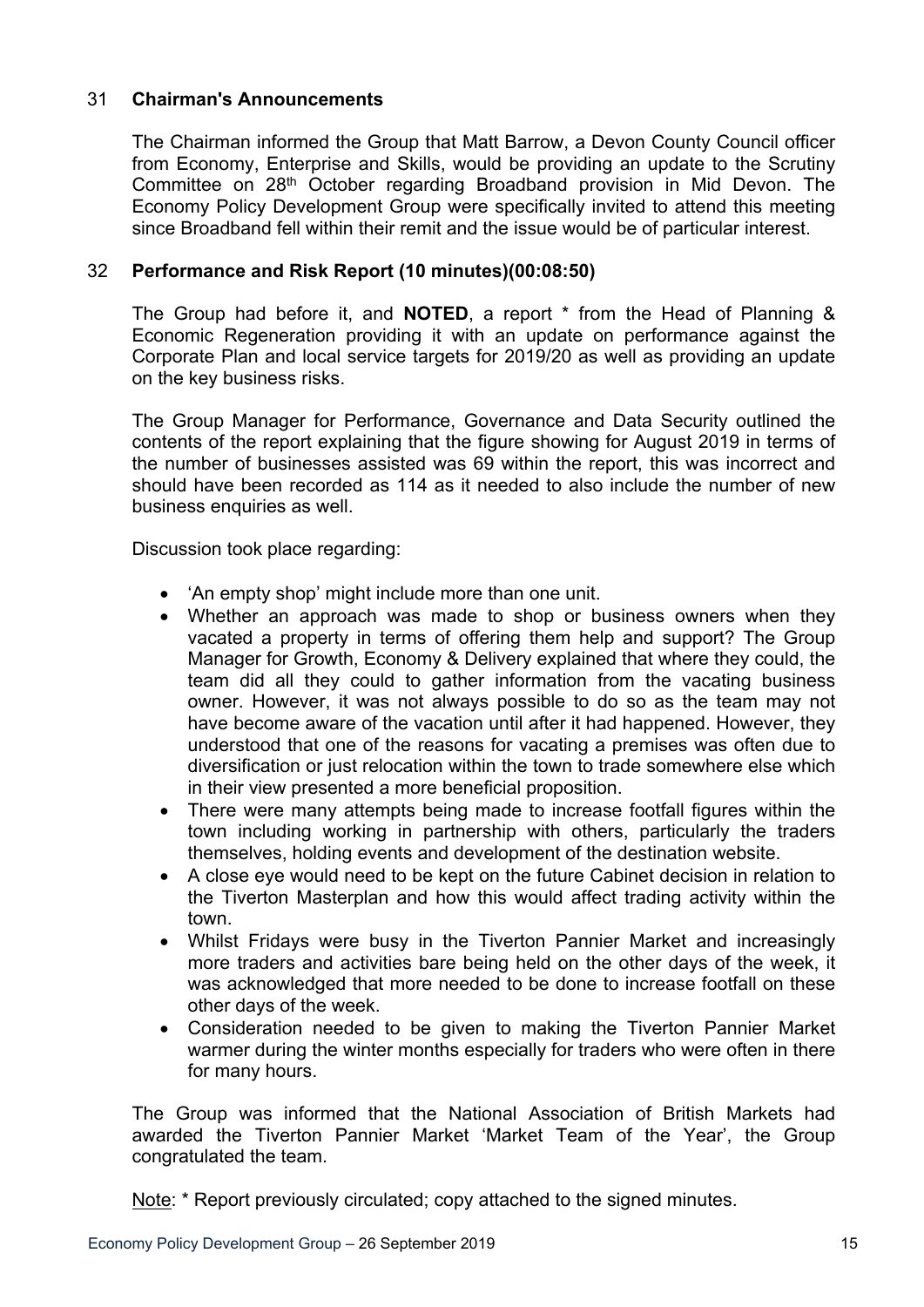# 33 **Financial Monitoring (10 minutes) (00:22:27)**

The Group received, and **NOTED**, a verbal report from the Group Manager for Financial Services updating it on the position regarding income and expenditure so far in the year.

The following was highlighted regarding the current position:

- There had been a slight improvement in figures between June and July 2019.
- The main area of concern lay in the area of Planning which was predicted to show a significantly under budget level of fees by the end of the year. This was due to a combination of factors including some that were offset by Earmarked Reserves (£159k). The residual overspend related to £329k of planning income due to a drop off in large applications. However, the comment was made that this position might be improved as a result of the Tiverton Eastern Urban Extension and North West Cullompton developments.
- Car park income was still down in the MSCP although there had been some increased income in the market car park to offset this.
- The Housing Revenue Account had not moved from the favourable position that was reported in June 2019.

A brief discussion took place regarding the recent approval by the Cabinet of the Car Parking Working Group recommendations and when these revised fees might come into force. It was explained that there was still a consultation process to go through first and that it would take 3 months for the off street parking order to be processed. However, it was hoped that the new charges would come into effect sometime shortly after Christmas 2019.

### 34 **Recommendation from the Cabinet that the Economy PDG consider the issue of overpayments for car parking (15 minutes) (00:30:15)**

On 22 August 2019, as part of their consideration of the Car Parking Working Group report, the Cabinet made a recommendation that:

"The Economy PDG be requested to consider the issue of overpayments for car parking and what should happen to the additional income."

Consideration was given to:

- The actual figure relating to overpayments was not significant being in the region of £2k. In the past, due to charges being non-rounded, there had been an annual overpayment of approximately £15k, however, when the pricing policy was changed 3 years ago the majority of charges were rounded reducing the ability for customers to over pay.
- It was further explained that the Council already offered a number of concessions such as 30 minutes free parking at night time and free parking at school drop off and pick up times for 2 schools in the district.
- The Council also provided significant funding to organisations within the voluntary sector on an annual basis in the region of £157k. The Group also needed to bear in mind that there was still a £1.4m gap in the budget for next year.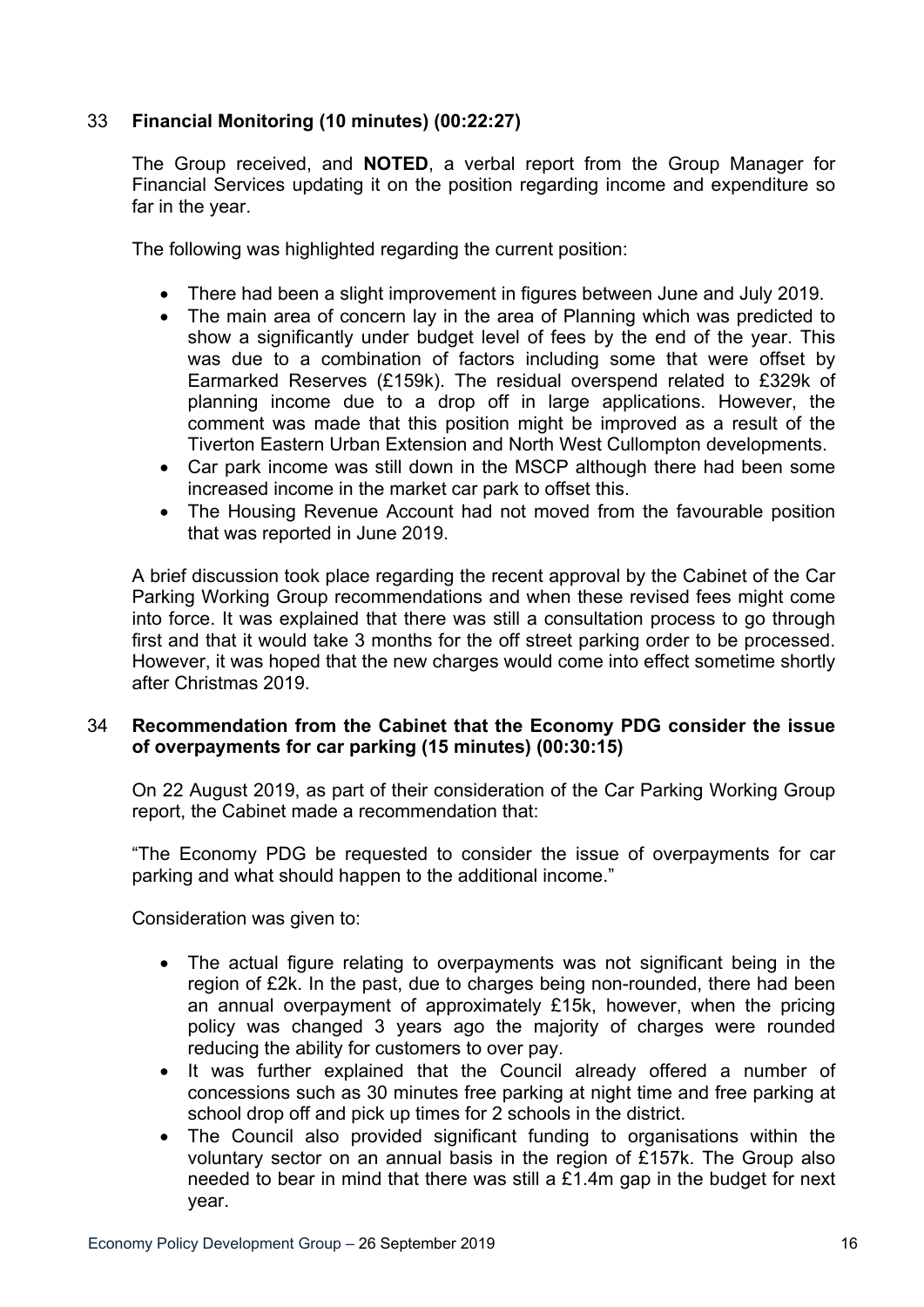• It would cost significantly more in officer time to manually calculate overpayments and it was felt this would be a time consuming and costly job for very little purpose.

Having considered the issue in depth and recognising that the Council already provided funding for a number of charitable organisations on an annual basis, it was:

**RECOMMENDED** to the Cabinet that any small monies overpaid from car parking are retained and utilised within the overarching car park budget.

(Proposed by Cllr N V Davey and seconded by Cllr Mrs S Griggs)

### 35 **Free parking in towns in the run up to Christmas - could Town Councils choose to use these 'free' parking days at other times of year? (15 minutes) (00:36:31)**

It was requested at the previous meeting that further consideration be given to allowing Town Council's the opportunity to decide for themselves when to use the 'free parking' option currently available to them on the three Saturdays leading up to Christmas and on Christmas light switch on days.

The provision of free car parking in the three town's long stays car parks had come about historically with Town Councils being written to each year to ask when they would like their free car parking in the long stay car parks. Town Councils had already requested the free parking be provided on the Saturdays before Christmas for 2019. It was noted that this was an approximate loss to the Council of £3.5k per annum which had to be subsumed within an overall budget deficit.

It was felt that to offer random days throughout the year might be slightly confusing for members of the public who had got used to the free parking on the Saturdays before Christmas.

The Group unanimously **AGREED** that, in consultation with the Cabinet Member for Finance, Town Councils should be written to next year offering them the chance to hold their free parking days at other times of the year should they wish or to maintain the current arrangement.

### 36 **Economic Development Service Update (15 minutes) (00:42:14)**

The Group had before it, and **NOTED**, a report \* from the Head of Planning, Economy and Regeneration updating it on progress with Economic Development activities. The Chairman requested that the Group focus their attention on those activities appearing in the report with a red risk factor status.

Discussion took place with regard to:

 The Business Awards initiative was currently showing with a red risk status. However, the Group Manager for Growth, Economy and Delivery stated that it was not pragmatic to continue to the award ceremony this year. The media company the District Council had been working with in partnership with had not been able to secure sufficient private sponsorship for an award ceremony to take place this year. However, discussions would continue to attempt to deliver this initiative in 2020.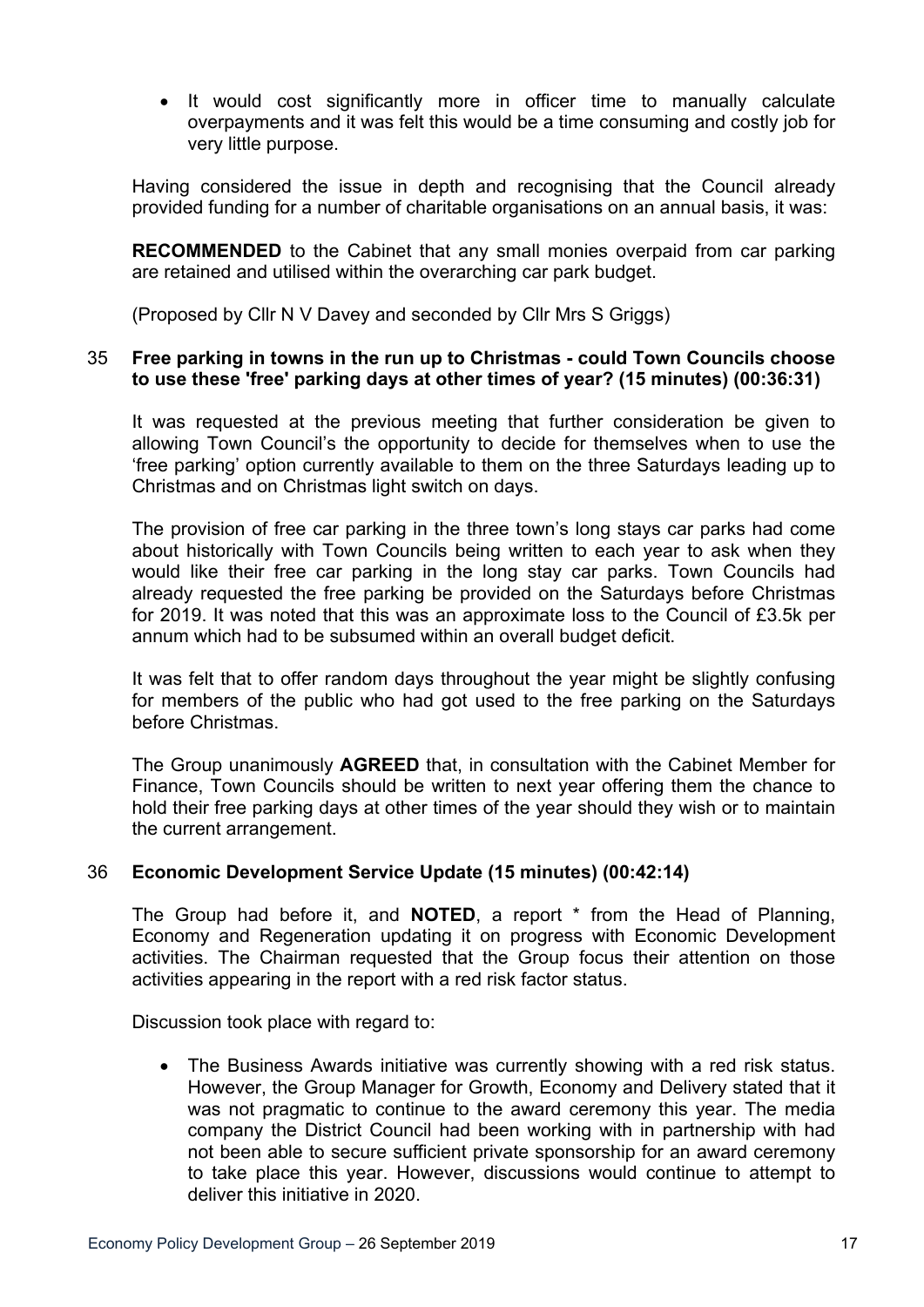- Since the publication of the agenda, the Council had been successful in passing stage 1 of the Cullompton Historic England bid. The team were now waiting for details of the second stage assessment.
- Whether there was funding available to support the rear of shops being tidied up in the same way that there was a shop front enhancement scheme. The team explained that they would investigate whether such schemes existed.
- There was disappointment that the implementation of the destination website had been delayed, however, in moving forwards it would be vital for businesses to be fully on board and regularly consulted allowing them the opportunity to add their own content. An update would be brought to a future meeting once this project had progressed.
- In relation to the Hydromills project, a meeting had been held with Neil Parish MP who was offering his support and who had been involved in coordinating the submission of documents and updates to the Environment Agency. There had been positive interactions with the angling community regarding the Tiverton Weir but there had been some challenges in negotiations regarding the Thorverton Weir. The anglers had been involved at every stage and the team were confident a satisfactory position would be agreed with the ecology of the rivers being the number one priority.
- Work was ongoing regarding consultation and tender preparation in relation to WiFi within Tiverton.
- It was felt that a Council owned shop on the corner of the entrance to the Pannier Market on Fore Street in Tiverton needed some tidying up on the outside. It was currently in a very dirty state and comments had been made by the public. The team agreed to look into this.

Note: \* Report previously circulated; copy attached to the signed minutes.

## 37 **Cost Recovery & Commercialisation in Growth, Economy & Delivery (15 minutes) (00:58:46)**

The Group had before it a report \* from the Head of Planning, Economy and Regeneration presenting it with the steps necessary to introduce cost recovery into the Growth, Economy and Delivery Service, and updating it with regard to potential next steps for further commercialisation within the service.

The Economy PDG at its March 2019 meeting considered cost recovery opportunities. The Group had expressed concern that charging for business support services could be a disincentive particularly for fledgling companies. The Group had also wished to better understand how other authorities were grappling with these financial challenges. Since the March meeting officers had been undertaking more research. It was felt that of the opportunities relating to cost recovery the area which officers considered could be introduced most simply and quickly and which had the necessary mechanisms in place was the input of the Service into the planning process. This related to both pre-application enquiries and economic development input into Planning Performance Agreements.

Discussions with other local authorities had identified that there were no directly relevant nearby examples of charging for some areas previously considered. More work was required to better understand available opportunities. This would include discussions with relevant development agencies and it was confirmed that the Economic Development team would be applying under the LGA's Productivity Expert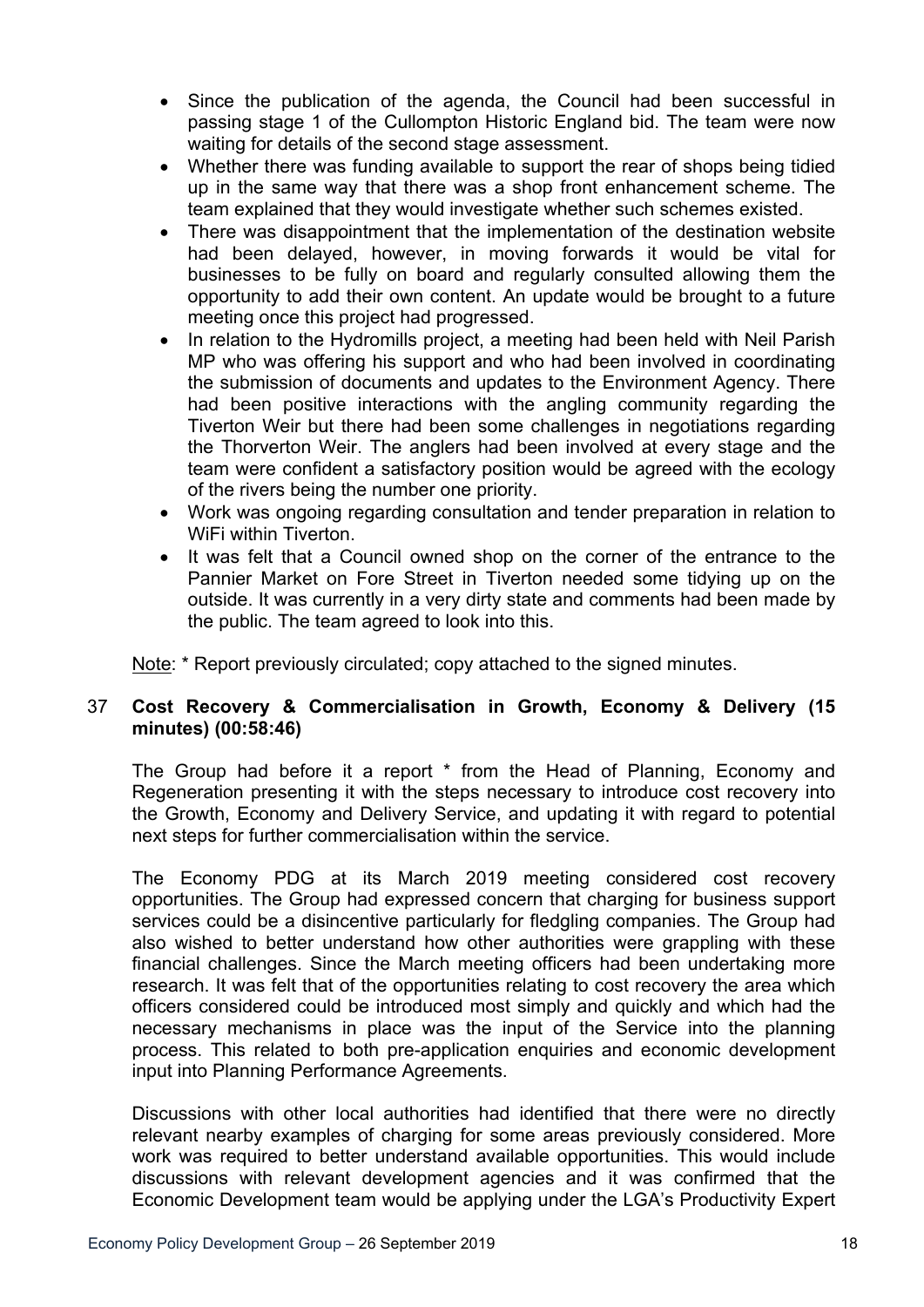Programme for support from a Local Economic Growth Advisor to advise on opportunities for commercialism within the service.

Discussion took place regarding:

- What level of support and advice was included within the proposed fees? It was confirmed that supplementary advice was included and this might include a visit. The fees were consistent with other charging schedules in the planning service.
- The planning pre-application advice fee would be administered through the existing planning administration team; any LGA activity would be administered through the Economic Development team.
- It was confirmed that under the current arrangement the Council could only seek the recovery of costs.

### **RECOMMENDED** to the Cabinet that:

- a) The bill of charges for economic development related advice with regard to the planning process laid out in Section 2.0 be approved.
- b) Officers be tasked with seeking LGA funding to help investigate opportunities within the Service for further commercialisation including the potential to develop a commercial arm for the delivery of some discretionary services.

(Proposed by Cllr N V Davey and seconded by Cllr R J Dolley)

Note: \* Report previously circulated; copy attached to the signed minutes

### 38 **The Mid Devon Economy and the UK leaving the European Union (30 minutes) (01:08:48)**

The Group had before it, and **NOTED**, a report \* from the Head of Planning, Economy and Regeneration informing it about the potential impact of the UK leaving the European Union on the local economy and the support structures in place to help ensure business activities continue with minimal disruption.

The officer outlined the contents of the report summarising the key points of information under each of the headings listed.

Consideration was given to:

• How the Group wished to be updated on Brexit matters. The Chairman emphasised the point that it was not the responsibility of this Group to consider the Brexit issue as a whole but rather how Brexit impacted on the economy of Mid Devon. It was **AGREED** that consideration of Brexit in this regard would become a standing item on the Economy PDG agenda moving forwards and that should a special meeting be needed, as and the situation changed nationally and locally, it would be arranged. Relevant information would also be emailed to Members as and when it was received. It was also acknowledged that an all Member briefing on Brexit and how this Council was equipped to cope with it would be held on Thursday 24 October 2019.